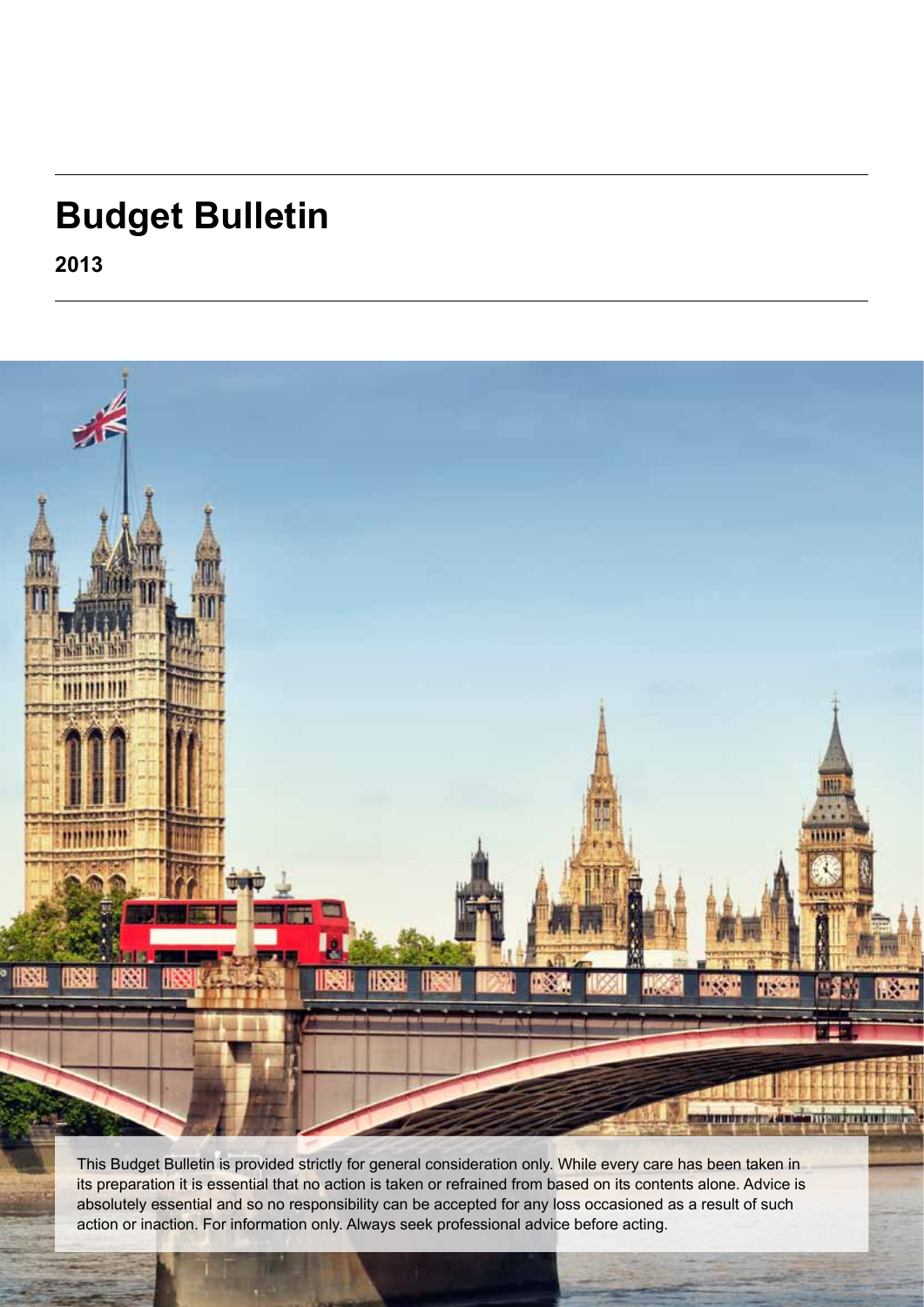### **The Budget Background**

For the past few months it has looked as if George Osborne's fourth Budget would be a non-event. Last December's Autumn Statement was widely seen as more of a mini-Budget and in it the Chancellor set several tax parameters through to 2015/16. There has also been a belief that Mr Osborne would avoid anything in the surprise category this time around, given the 'ominshambles' created by the pasty tax, caravan tax, etc in 2012. Last month's downgrading of the UK's credit rating to Aa1 by Moody's reinforced the view that 'steady as she goes' would be the theme.

For all these reasons the rumour mill was strangely quiet in the run up to the Budget (give or take the Evening Standard's website). In any event, a large part of the contents of the forthcoming Finance Bill (with accompanying notes) was published before Christmas for consultation, as is the practice now. Overall, it is a better process from a legislative viewpoint, but it does reduce the standing of the Budget as the set piece of a Chancellor's year.

In 2013 Mr Osborne may not feel so sorry about that, as he lacks the resources to amuse his electoral audience. Just as happened in 2012, the economic backdrop has deteriorated since the previous Budget, a fact underlined by the Office for Budget Responsibility (OBR) in its report published alongside the Budget. Economic growth in 2012 is now estimated to have been +0.3% by the Office for National Statistics, whereas at the time of the last Budget the OBR forecast was +0.8%. The OBR's growth estimate for 2013 is now 0.6%, half what it projected at the time of the Autumn Statement.

The government deficit for 2012/13 looks set to be virtually the same as for 2011/12 at £120bn, after adjustments for windfall items such as the transfer of Royal Mail pension assets to the Treasury. For 2013/14 the OBR is expecting a very similar borrowing number. To the surprise of many economists, last December Mr Osborne had forecast a decline in the deficit. This turned out to be due to an assumption about now much the Treasury would extract from the mobile phone companies in the 4G spectrum auction. The actual figure raised was £1.2bn below the Treasury's pencilled-in number, enough on its own to tip the balance and mean that in cash terms the deficit will have flat lined for three years.

The grim deficit numbers confirm that there is plenty of pain still to come, with austerity due to continue well into the next parliament. According to the well-respected Institute for Fiscal Studies (IFS), by the end of 2012/13 almost four fifths of the planned tax increases and two thirds of the planned cuts to investment spending set out in Mr Osborne's first emergency Budget will be in place. However, only a third of the planned cuts to benefit spending and a fifth of the cuts to day-to-day spending on public services will have been achieved. That mix matters because tax increases are meant to account for just 15% of the overall borrowing reduction. Traditionally, spending cuts have always been the most difficult part of any deficit reduction programme, witness recent reports of ministers angrily defending their own budgets against Treasury attack.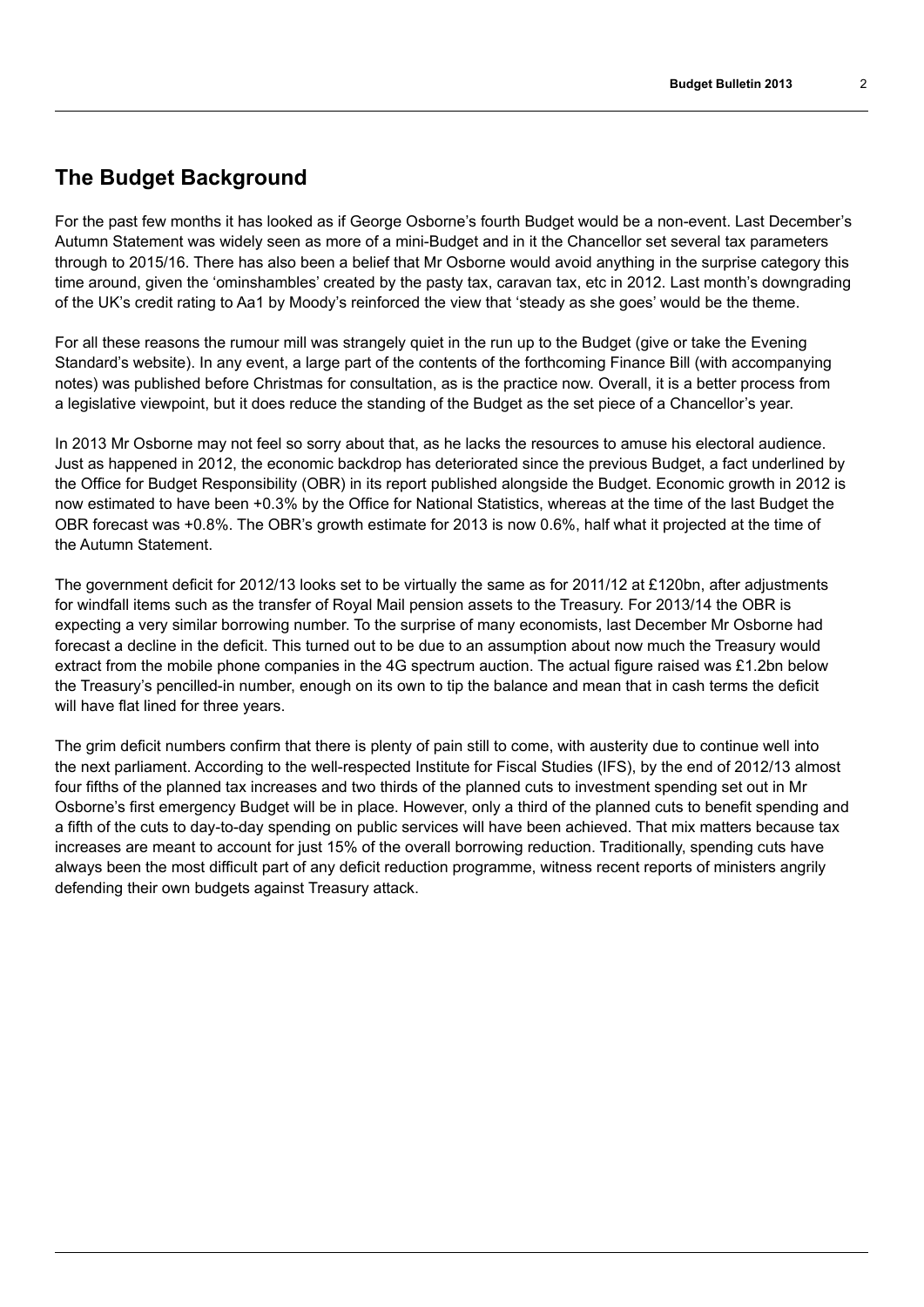The economic and financial constraints, not to mention the politics, gave the Chancellor no real choice but to produce a Budget in which the net effect of all the measures (re-) announced summed to zero. Such hand-outs as Mr Osborne did make – like the 2014/15 rise in the personal allowance to £10,000 – were just about counterbalanced by other money-raising measures (such as the further cut in the size of the basic rate band and tightened departmental spending limits). Plan A remains the chosen plan, albeit the hope that it would end before the election in June 2015 disappeared long ago. The most interesting points to (re-emerge) from Mr Osborne's speech were:

- A rise of £1,335 in the personal allowance to £9,440 for 2013/14 and a further increase to £10,000 in 2014/15.
- A £1,025 reduction in the higher rate threshold for 2013/14, with increases of only 1% in each of the following two tax years.
- The freezing of the personal age allowances and their date of birth triggers steps on the path to eventual abolition.
- The introduction on a phased basis, from autumn 2015, of a new tax-free childcare regime, eventually worth up to £1,200 per child per year.
- An increase to £10,900 for the capital gains tax annual exemption in 2013/14, followed by £100 increases in 2014/15 and 2015/16.
- A new employment allowance of £2,000 for all business and charities from April 2014 to offset employer national insurance contribution (NIC) costs.
- A package of measures to boost the housing market, including £130bn of government guarantees from 2014.
- The bringing forward of the start date for the single-tier state pension to April 2016.
- Reductions in the pensions lifetime allowance to £1.25m and the annual allowance to £40,000 from 2014/15.
- The effective creation of a single unified 20% rate of corporation tax from April 2015.
- Yet another freezing of an impending fuel duty increase.

In this Bulletin we look at the impact of the main changes on different groups of taxpayers. Inevitably the categorisation is somewhat arbitrary, so it pays to read all sections.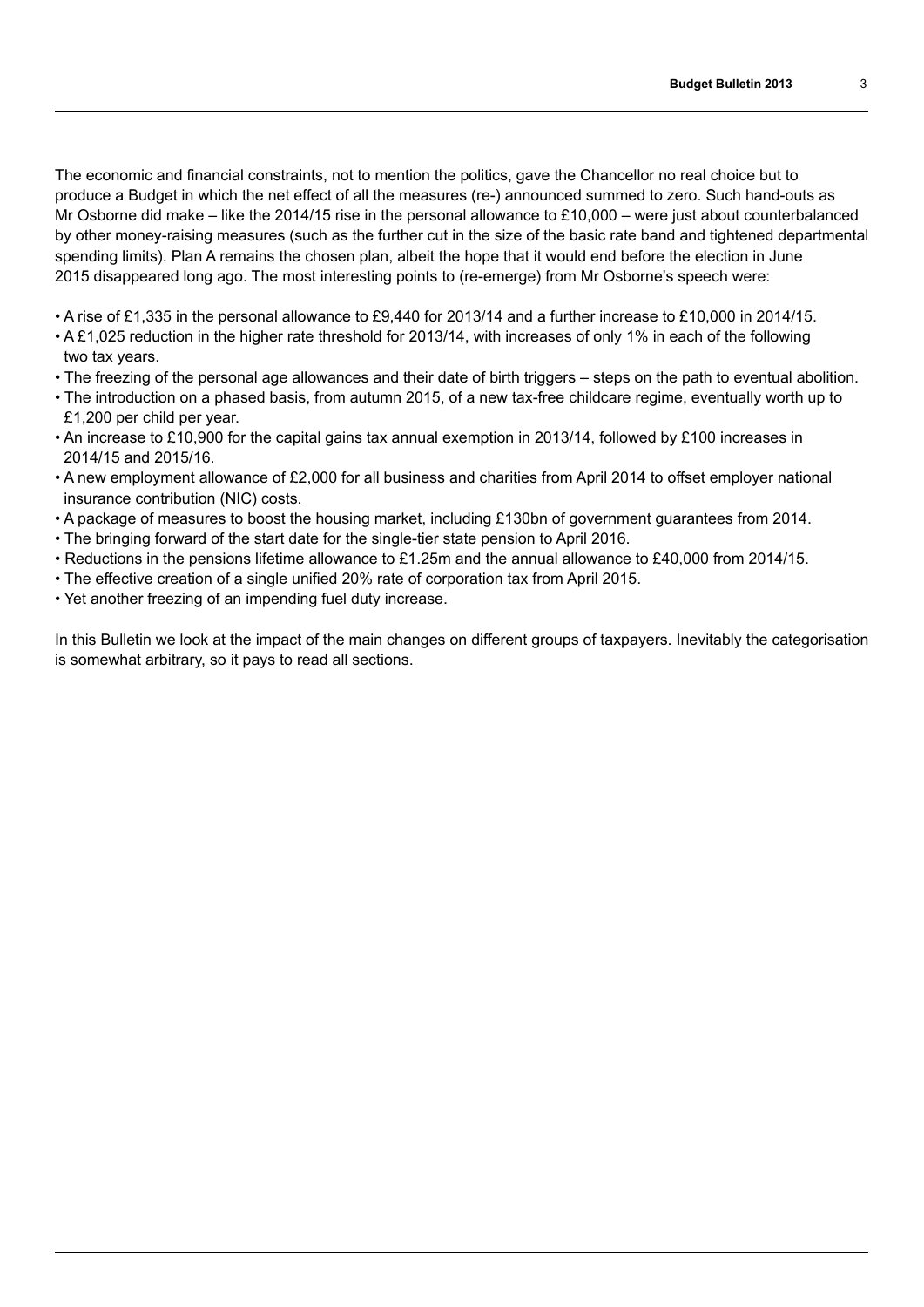### **Investors and Savers**

#### **The Personal Allowance**

One of the surprises in the Autumn Statement was a £235 increase to the 2013/14 personal allowance over and above what had been promised in the 2012 Budget. The Budget went one further by announcing that the 2014/15 personal allowance will be £10,000, a long-stated goal of the coalition government. However, many people do not even use the current personal allowance (£8,105 in 2012/13). And some have no personal allowance because their income means it has been tapered to nil.

#### **Capital Gains Tax (CGT)**

The assorted U-turns in the rules for capital gains tax have left gains currently being taxed as the top slice of income. Gains are taxable at 18% to the extent they fall in the shrinking basic rate band and 28% if they fall into the higher or additional rate bands. For 2012/13, the Chancellor left the capital gains tax annual exemption unaltered at £10,600, but it will rise by £300 in 2013/14. Thereafter, the annual exemption was meant to be inflation-linked, but the Autumn Statement fixed increases for 2014/15 and 2015/16 at just £100 a year – well below the likely inflation rate.

#### **Individual Savings Accounts (ISAs)**

The annual ISA investment limit for 2013/14 will rise by £240 to £11,520 (of which up to £5,760 may be in cash). The limit for the Junior ISA (JISA), which has so far attracted few investors, will rise at £3,720. JISAs may gain more funds soon as the Budget revealed a consultation on allowing transfers to be made to JISAs from the much more common Child Trust Funds.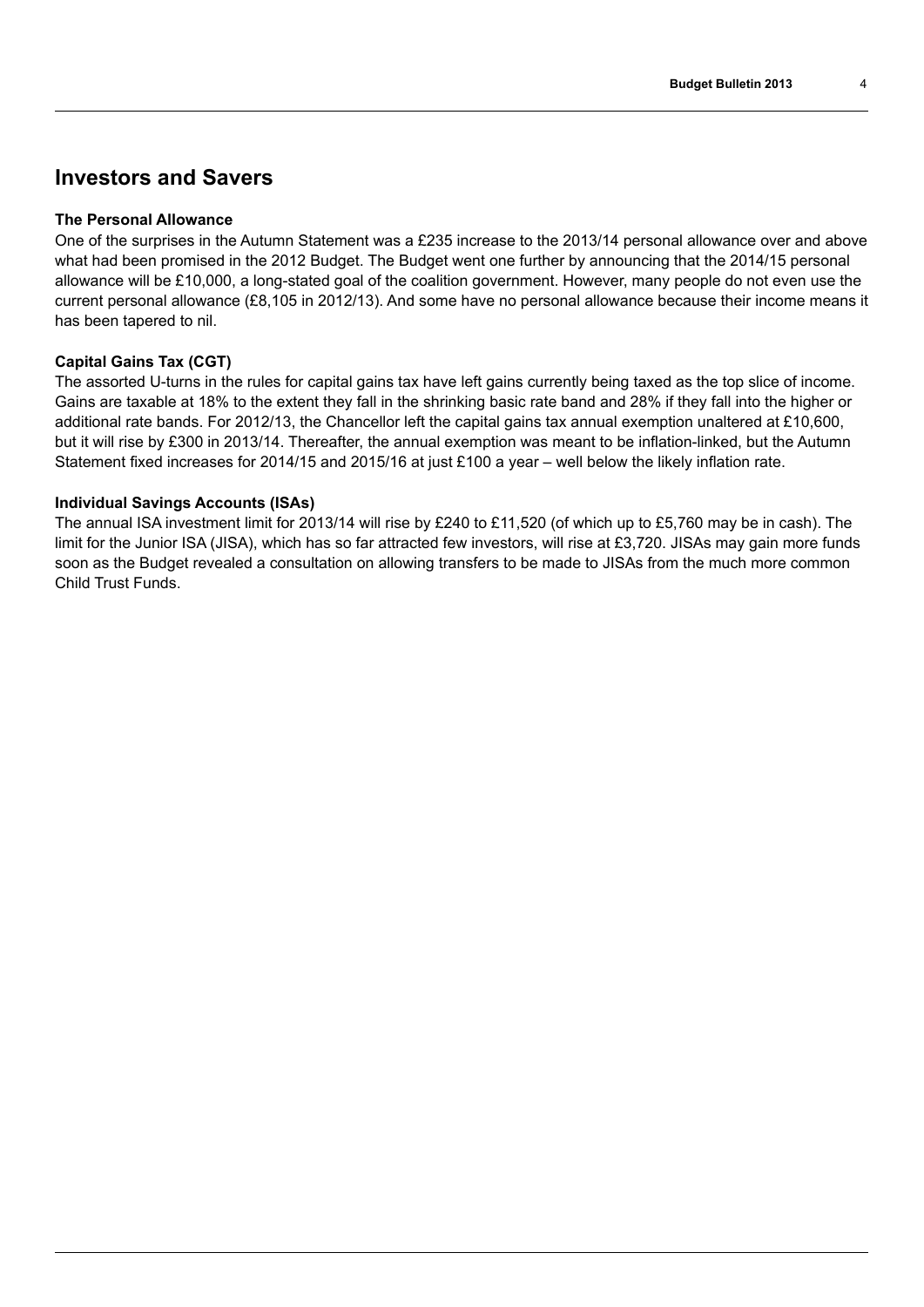## **Estate planners**

#### **Nil Rate Band**

Last year's Finance Act contained provisions to increase the inheritance tax (IHT) nil rate band in line with CPI inflation from 6 April 2015, six years after its last rise. In the Autumn Statement, this small piece of good news was watered down when the Chancellor announced a £4,000 increase for 2015/16. Two months later, even this £4,000 uplift disappeared as the government revealed its plan for long-term care would, in part, be financed by a further freeze in the nil rate band. The Budget confirmed this new freeze would last until 2017/18.

#### **IHT Yearly Exemptions**

The extended nil rate band freeze makes the yearly IHT exemptions all the more important:

- The £3,000 annual exemption. Any unused part of this exemption can be carried forward one tax year, but it must then be used after the £3,000 exemption for that year. So, for example, if you made a gift of £1,000 covered by the annual exemption in 2011/12, you can make gifts totalling £5,000 covered by the annual exemption in 2012/13 by 5 April 2013.
- The £250 small gifts exemption. You can make as many outright gifts of up to £250 per individual per tax year as you wish free of IHT, provided that the recipient does not also receive any part of your £3,000 annual exemption.
- The normal expenditure exemption. Any gift that you make is exempt from IHT if:
- it forms part of your normal expenditure; and
- taking one year with another it is made out of income; and
- it leaves you with sufficient income to maintain your usual standard of living.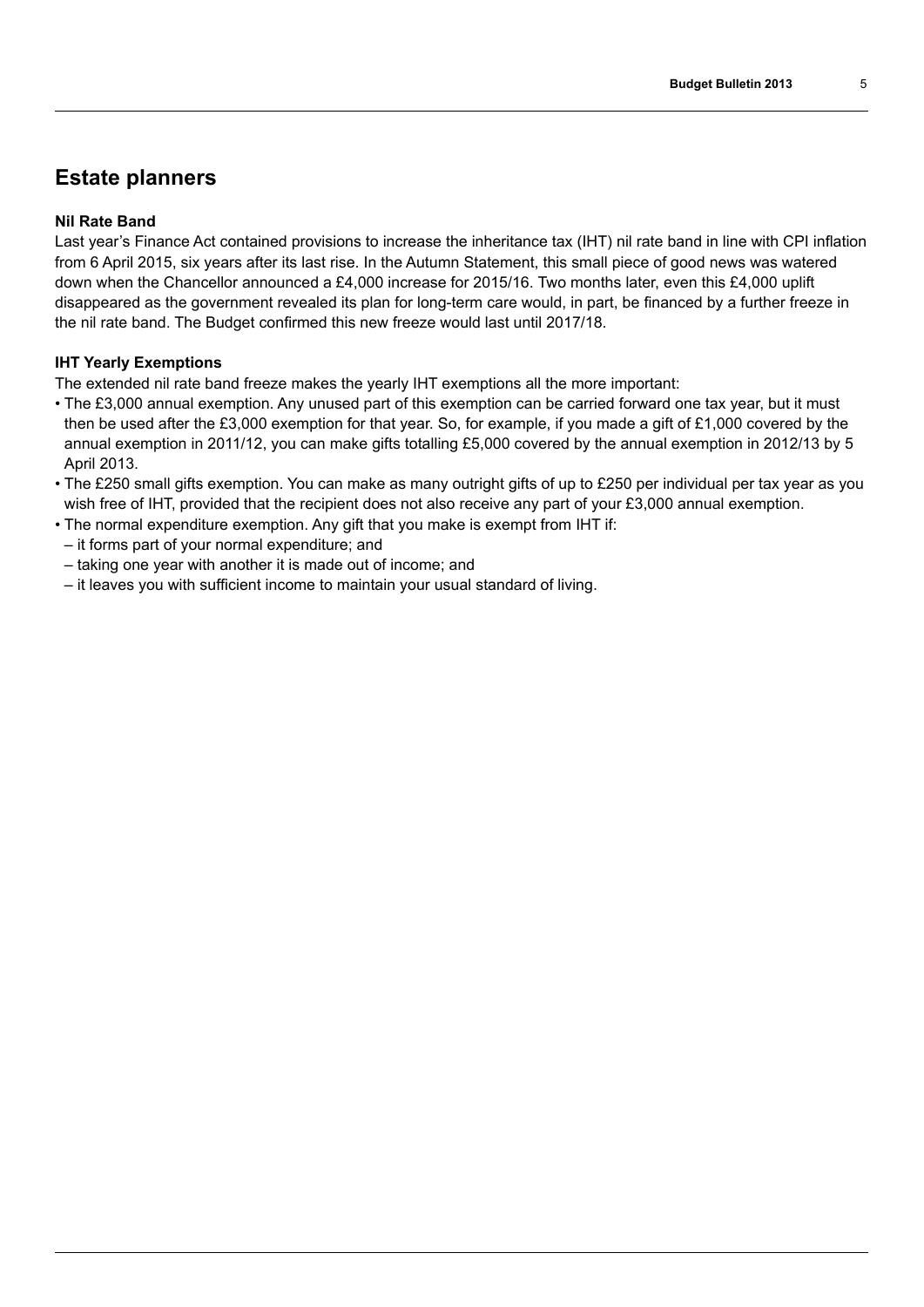### **Business Owners**

#### **Corporation Tax Rates**

The mainstream rate of corporation tax falls to 23% from 1 April 2013, although the small profits rate (formerly smaller companies' rate) will stay at 20%. The Autumn Statement revealed that in 2014 there will be a further 2% cut in the main rate to 21%: nothing was said about the small profits rate. The Budget continued the reduction process by setting the mainstream rate at 20% for 2015, thereby unifying the mainstream and small profits rates.

It remains the case now that incorporation will often be an attractive tax option for business people because of the possibility of drawing income as dividends, free of NICs, and sheltering profits from an immediate 40% or 45% income tax charge.

#### **Capital Allowances**

Capital allowances have been subject to a variety of changes in recent years and the Autumn Statement added some more. Fortunately the Budget did not introduce another layer of revisions.

From 1 January 2013 the Annual Investment Allowance (AIA), which gives 100% initial relief for investment in plant and machinery, was increased from £25,000 to £250,000. This follows a drop just under a year ago from £100,000 to £25,000. The new, higher ceiling is currently set to last for two years.

The emission thresholds for writing-down allowances for company cars will change from 1 April 2013 (companies), and from 6 April 2013 (other businesses):

| <b>Capital Allowance</b> | $100\%$          | 18%          | 8%               |
|--------------------------|------------------|--------------|------------------|
| Pre-April 2013           | 110 g/km or less | 111-160 g/km | 161 g/km or more |
| April 2013 onwards       | 95 g/km or less  | 96-130 g/km  | 131 g/km or more |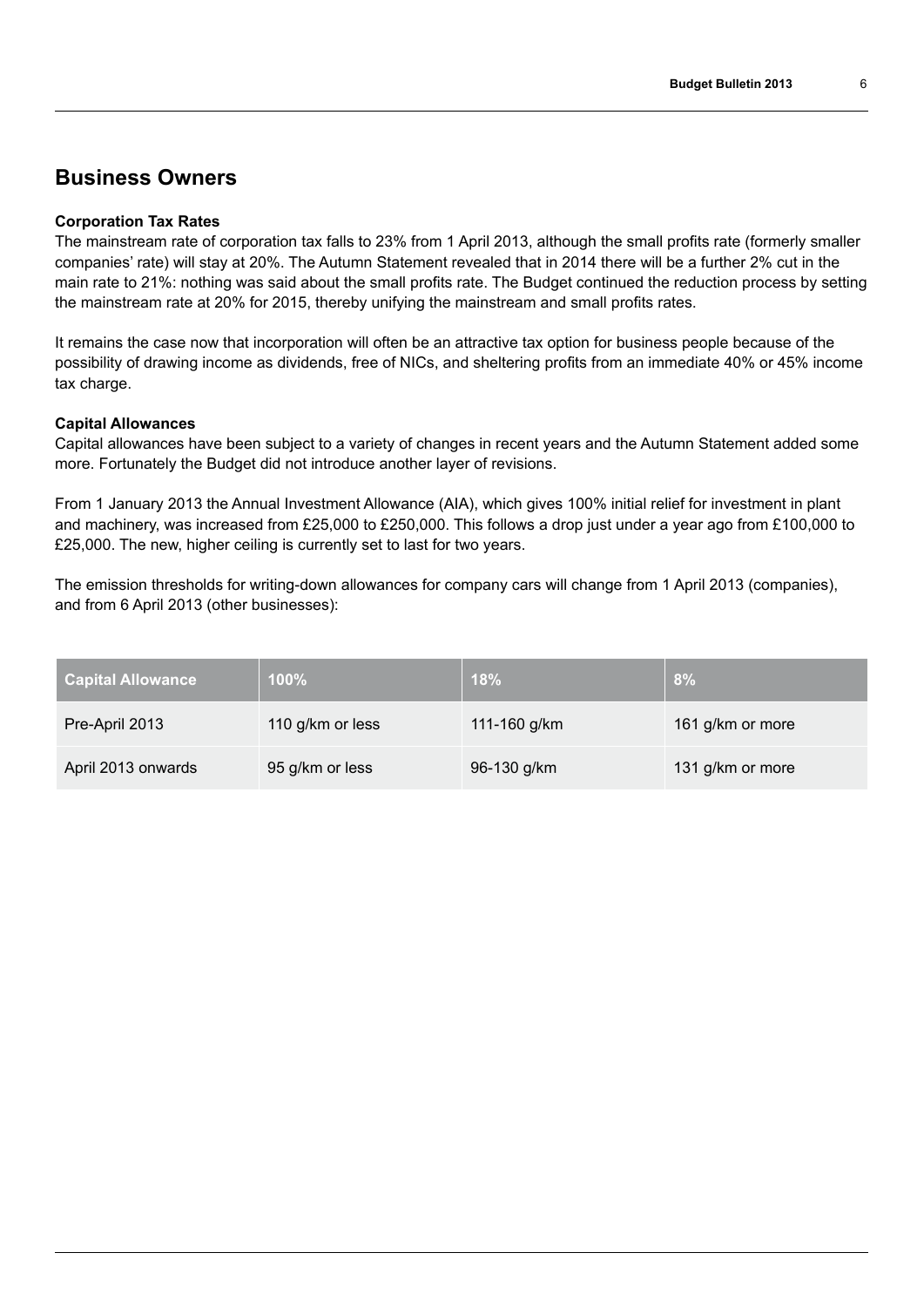#### **Pension Changes**

Several important pension changes for employers and employees took effect during 2012. The pace quietens in 2013, before more reform in 2014 and beyond:

- Auto-enrolment into pension arrangements began to be phased in last October. So far its impact has primarily been on the largest employers, but during 2013/14 the employer size threshold will shrink so that by 1 April 2014 virtually all existing employers with at least 250 employees on their payroll will be within auto-enrolment.
- The earnings threshold for auto-enrolment will rise in line with the personal allowance to £9,440 in 2013/14 and probably to £10,000 in 2014/15.
- The standard lifetime allowance will be reduced from £1.5m to £1.25m on 6 April 2014. Before that happens there will be the option for those potentially affected by the cut to claim new transitional reliefs. You need expert advice before considering such a claim because of the constraints the reliefs impose on future contributions;
- From 6 April 2014 the annual allowance will also be cut from £50,000 to £40,000;
- Changes to women's state pension age (SPA) will continue to work through the system. By 6 April 2014 women's SPA will be around 62, on its way to 65 in November 2018; and
- In the coming months the Pensions Bill 2013 will be working its way through Parliament. This will legislate for the introduction of a new single-tier state pension, from the start date of which the Chancellor announced will be April 2016, one year earlier than previously planned.
- There will be a consultation on allowing self-invested pensions to take advantage of the concessions for converting commercial property for residential use. In other words, SIPP buy-to-let investment might be back on the agenda after being effectively scrapped in 2006.

#### **Dividends or Salary...**

Regular changes to national insurance contributions and tax rates (eg the cut to the additional rate in 2013/14) have altered the mathematics of the choice between dividends and salary. For shareholder/directors able to choose between the two, and not caught by the IR35 personal company rules, a dividend remains the more efficient choice, as the example below shows. However, a pension (within the annual allowance provisions) could avoid all immediate tax and NIC costs.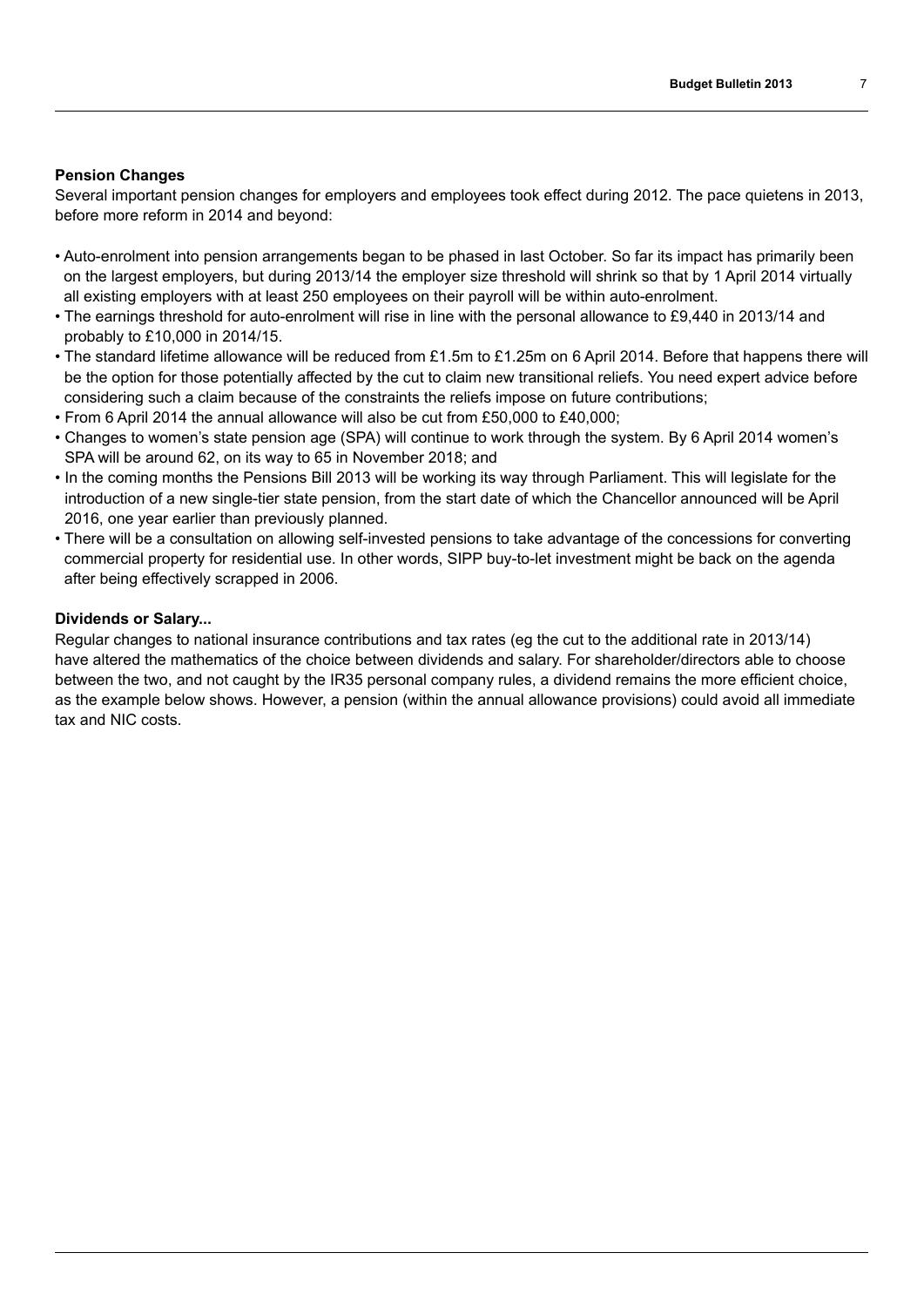#### **Make Mine a dividend**

A director/shareholder has £25,000 of gross profits in his company which he wishes to draw, either as bonus or dividend. Assuming the company pays corporation tax at the 2013 small profits rate of 20% and the director already has annual income in excess of £41,450, the choice can be summarised thus:

|                                                                       | <b>Bonus £</b> |         | Dividend £ |          |
|-----------------------------------------------------------------------|----------------|---------|------------|----------|
|                                                                       | 40% tax        | 45% tax | 40% tax    | 45% tax  |
| Marginal gross profit                                                 | 25,000         | 25,000  | 25,000     | 25,000   |
| Corporation tax @ 20%                                                 | N/A            | N/A     | (5,000)    | (5,000)  |
| <b>Dividend</b>                                                       | N/A            | N/A     | 20,000     | 20,000   |
| <b>Employer's National Insurance Contributions</b><br>£21,968 @ 13.8% | (3,032)        | (3,032) | N/A        | N/A      |
| Gross bonus                                                           | 21,968         | 21,968  | N/A        | N/A      |
| Director's NICs £21,968@ 2%                                           | (439)          | (439)   | N/A        | N/A      |
| Income tax*                                                           | (8, 787)       | (9,886) | (5,000)    | (6, 111) |
| Net benefit to director                                               | 12,742         | 11,643  | (15,000)   | (13,889) |
| *After allowing for 10% tax credit on dividends                       |                |         |            |          |

#### **...Or Nothing at all?**

For some business owners, the ultimate way to limit their tax bill is to choose to leave profits in the company rather than draw either a dividend or salary. With the top rate of income tax at 45%, there is an obvious argument for allowing profits to stay within the company, where the maximum marginal tax rate (for the year beginning 1 April 2013) is 23.75% and could be as low as 20%.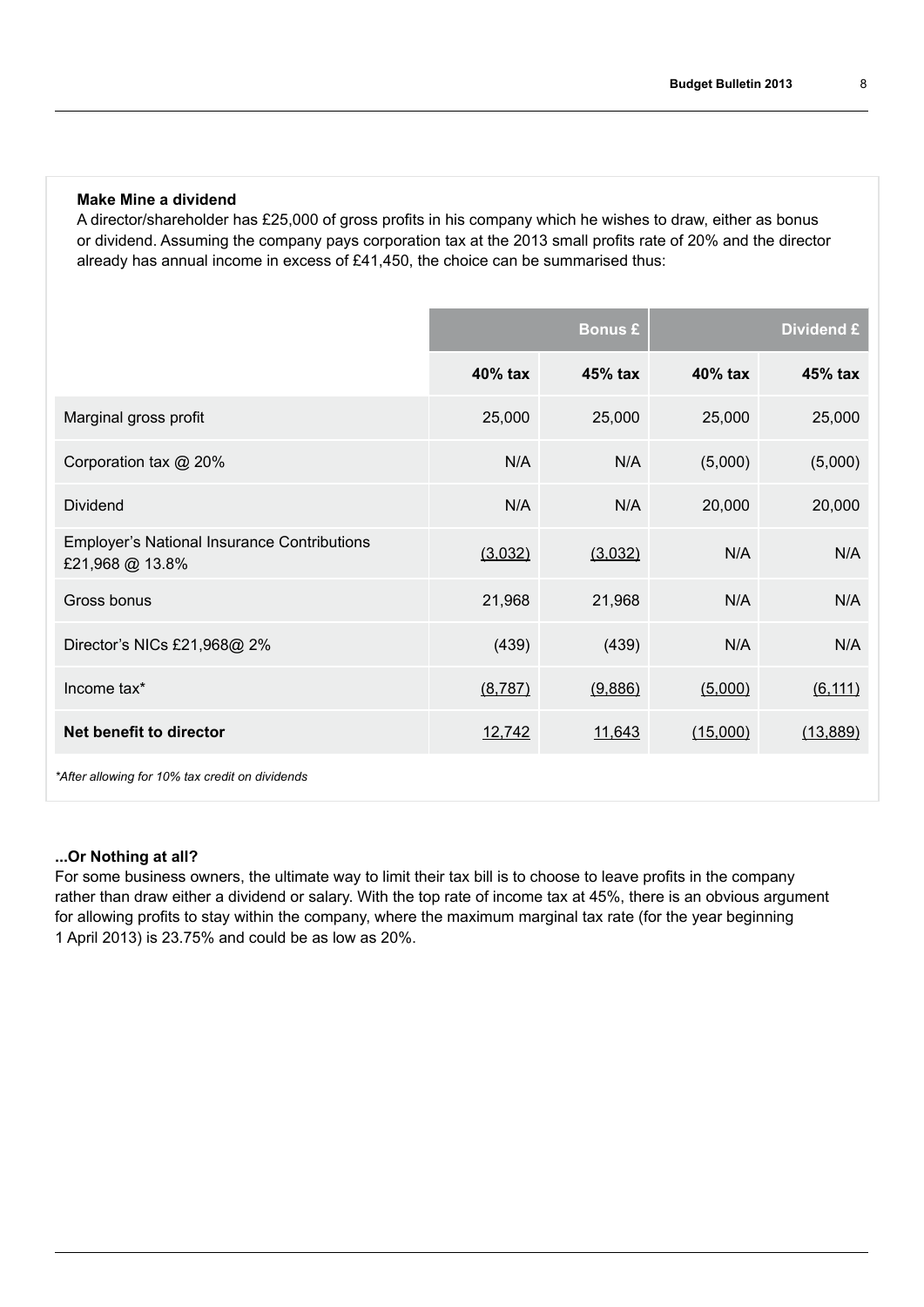## **Employees**

#### **Company Cars**

The company car benefit scales underwent a significant overhaul for 2012/13 and for 2013/14 there is a more straightforward twist of the tax screw, with adjustments to emission thresholds. However, Mr Osborne has already announced plans running to 2016/17:

- From 6 April 2013, there will be a 5g/km cut in the thresholds, meaning that the 10% scale benefit (13% for diesels) will apply only to cars with CO2 emissions of 94g/km or less. In theory a 5% scale charge applies for cars with emissions of 75g/km or less, but no such vehicle exists (electric cars currently have a zero benefit). In 2013/14 the maximum 35% charge will apply for petrol-engine cars with emissions of 215g/km and above for (200 g/km and above for diesels).
- The multiplier for calculating car fuel benefit in 2013/14 increased by £900 to £21,100.
- In 2014/15 another 5g/km reduction in the thresholds will apply.
- In 2015/16 all scale percentages will be increased by 2%, with the maximum figure rising to 37%. At the same time the nil scale charge for electric cars will be withdrawn, as will the 75g//km 5% scale charge.
- In 2016/17 the 3% diesel supplement will be scrapped, but there will also be another 2% added to all scale charges, although the ceiling will stay at 37%.

#### **Pensions**

The pensions landscape has altered dramatically in recent years and will continue to change:

- If you are not a member of a pension scheme offered by your employer, then at some point within the next five years you are likely to find yourself automatically enrolled in a pension arrangement, with contributions deducted from your pay and added to by your employer. The larger your employer, the sooner this will happen. You will be able to opt out, but generally this will only make sense if you have elected with HMRC for enhanced, primary, fixed or the yet-tobe-detailed individual protection.
- A new single-tier state pension will start in April 2016, replacing both the basic state pension and the second state pension (S2P). As a result, contracting out of S2P will disappear completely; it was scrapped for personal pensions and money purchase occupational schemes in April 2012.
- State pension ages (SPAs) are on the rise, with another increase to 67 between April 2026 and March 2028 now in the Pensions Bill going through parliament. The Bill also contains provisions for five yearly reviews of SPA.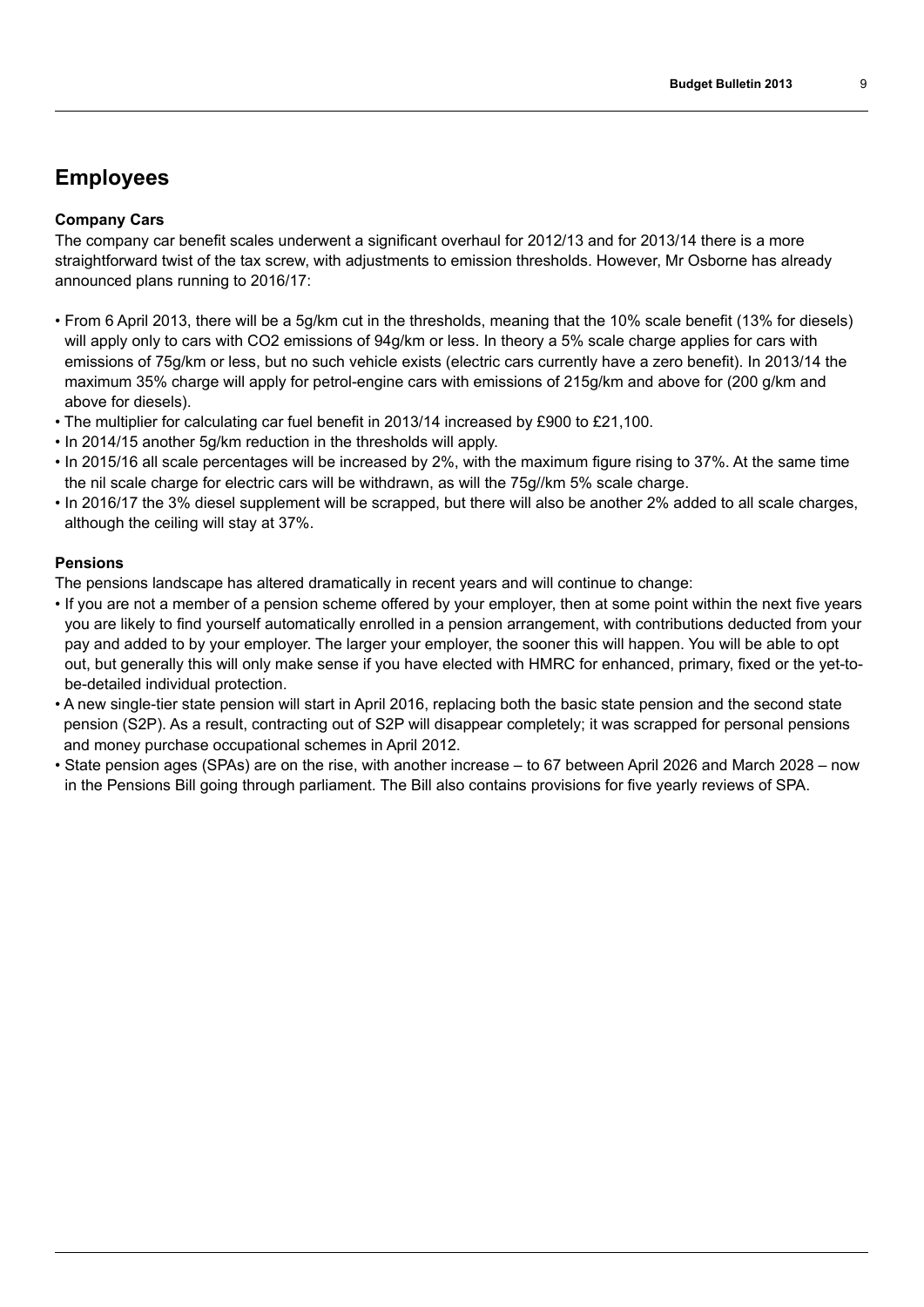#### **Salary Sacrifice**

National insurance contributions (NICs) can cost up to 25.8% of gross pay – up to13.8% for the employer and 12% for the employee. The corollary is that avoiding NICs can save up to 25.8% of pay. A widely applied example of turning NICs to an advantage is in the use of salary sacrifice to pay pension contributions. Instead of the employee making personal contributions out of their net pay, the employee accepts a lower salary and the employer makes a pension contribution. If the employer passes on all of the NICs savings, the pension contribution could be up to almost 34% higher, as the example shows.

| A Worthwhile Sacrifice               |          |                              |          |                                                                                             |  |
|--------------------------------------|----------|------------------------------|----------|---------------------------------------------------------------------------------------------|--|
|                                      |          | <b>Personal Contribution</b> |          | <b>Salary Sacrifice</b><br><b>Employer Contribution</b><br>(sacrificed amount + NIC saving) |  |
| <b>Tax</b>                           | 20%<br>£ | 40%<br>£                     | 20%<br>£ | 40%<br>£                                                                                    |  |
| <b>Gross Salary</b>                  | 1,000    | 1,000                        | Nil      | Nil                                                                                         |  |
| <b>Employer Pension Contribution</b> | Nil      | Nil                          | 1,138    | 1,138                                                                                       |  |
| Employer NI Contribution (13.8%)     | 138      | 138                          | Nil      | <b>Nil</b>                                                                                  |  |
| <b>Total Employer Outlay</b>         | 1,138    | 1,138                        | 1,138    | 1,138                                                                                       |  |
| <b>Employee Salary</b>               | 1,000    | 1,000                        | Nil      | <b>Nil</b>                                                                                  |  |
| Less Income Tax                      | (200)    | (400)                        |          |                                                                                             |  |
| Less NI Contributions (12%/2%)       | (120)    | (20)                         |          |                                                                                             |  |
| Net Pay = Net Pension Contribution   | 680      | 580                          |          |                                                                                             |  |
| <b>Tax Relief</b>                    | 170      | 387                          |          |                                                                                             |  |
| <b>Total Pension Contribution</b>    | 850      | 967                          | 1,138    | 1,138                                                                                       |  |

**Year End Planning If you are an additional rate taxpayer, the chance to obtain 50% tax relief on your personal pension contributions ends on 5 April 2013, after which the top rate drops to 45%.**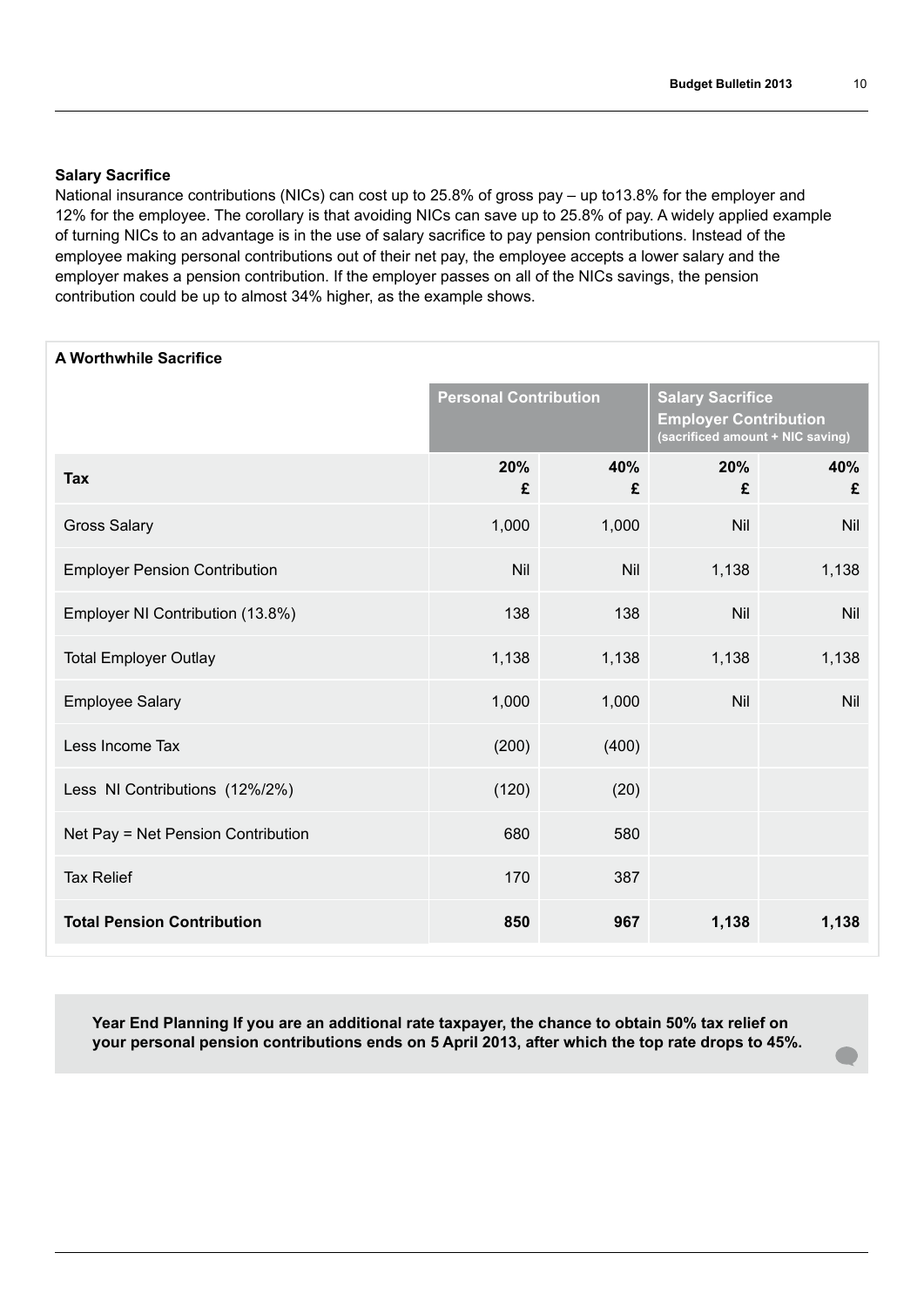## **Retiree/At Retirement**

### **The Pension Landscape in 2013**

There have been many changes to pensions since April 2012, with more about to take effect.

These include:

- A reduction in the standard lifetime allowance from £1.8m to £1.5m from 6 April 2012. This allowance effectively sets a tax-efficient ceiling for the value of pension benefit. A further cut to £1.25m is due from 6 April 2014. There will be an option to claim new transitional reliefs, but advice will be vital before any action is taken.
- Revised rules for income drawdown, probably effective from 26 March 2013, will generally increase the maximum income limit for capped drawdown within the following 12 months.
- Further increases to State Pension Age (SPA), both legislated for and planned. For women, SPA is now 61.
- A new single-tier state pension is to be introduced from April 2016. However, it will not affect you if you reach SPA before the new regime begins.

#### **Pension Annuities**

If you are due to start drawing an income from your pension plan, make sure that you take advice about your options. Since December 2012, EU law has meant insurance companies have had to offer new pension annuity purchasers unisex rates, ie the same rates for women and men. This has been bad news for men, as their annuity rates have fallen, and good news for women as their rates have risen. The annuity market is still adjusting to this change. This makes it more important than ever that you seek advice on the available rates before buying a pension annuity.

#### **Income Drawdown**

The rules for income drawdown will change from 26 March, with the general effect of increasing the maximum capped withdrawal by 20%. In practice, drawing at the maximum is only suitable in special situations, but the added flexibility is welcome. Further down the line, the basis of withdrawal rates is now set for a review. Again, this is an area where advice is crucial.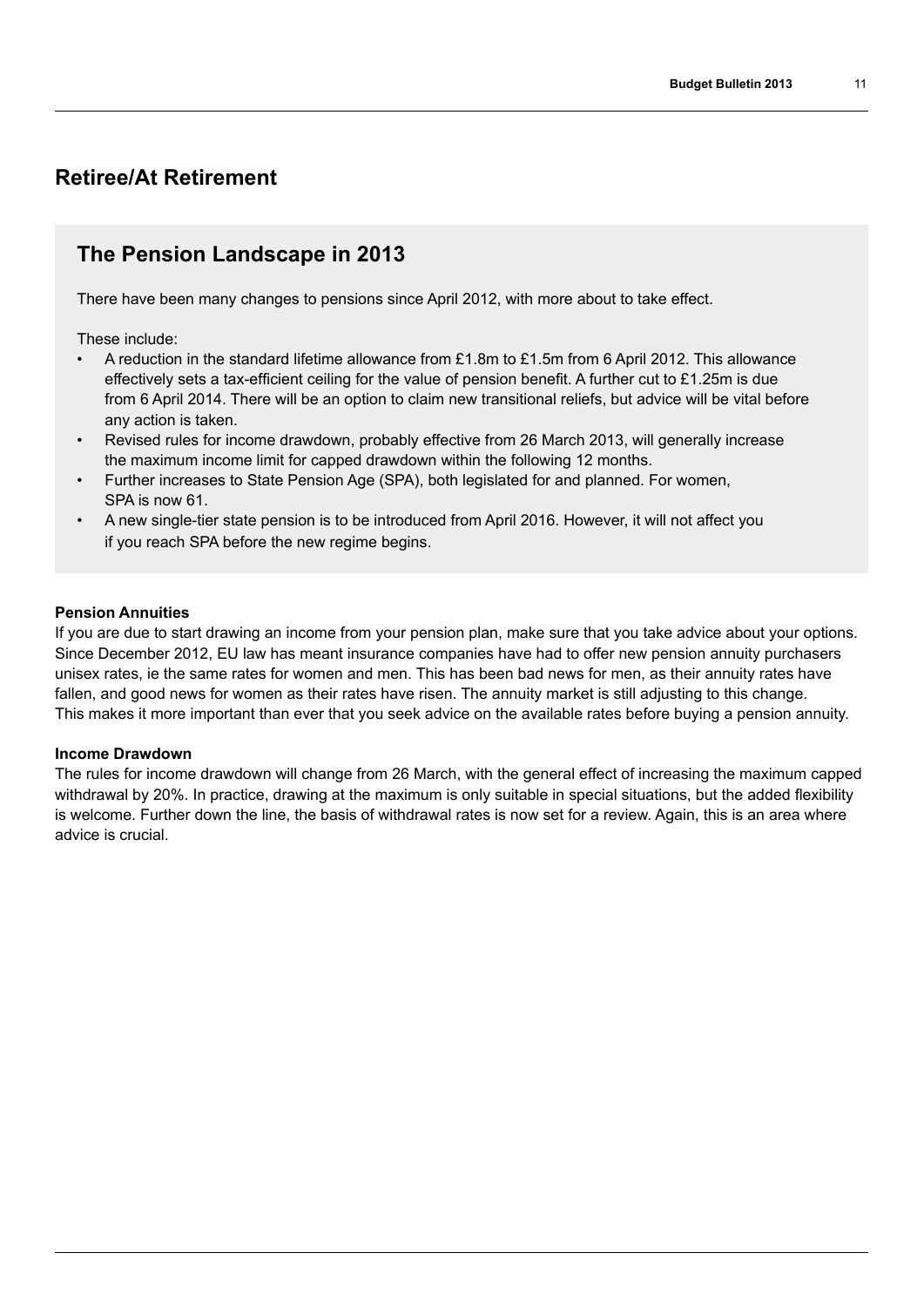## **Parents**

#### **Child Benefit**

The High Income Child Benefit Charge – the child benefit tax – came into effect on 7 January 2013, although no tax has yet been collected. In 2013/14 the full effects of the new tax will start to be felt. If you or your partner has income of £60,000 or more, there will be a tax charge equal to your total child benefit unless you take the decision to stop benefit payment.

Between £50,000 and £60,000 of income, the tax charge is 1% of benefit for each £100 of income above £50,000. The result can be high marginal rates of tax in the £50,000-£60,000 income band. If you have three children eligible for child benefit, the marginal rate is 64.5%.

#### **Tax-free childcare payment**

A new payment for working parents was announced just before the Budget, but will only begin to be phased from autumn 2015. It will be worth 20% of childcare costs up to £1,200 per child per year under age 5 initially, but rising to under age 12. Over time it will replace the existing childcare vouchers system. For couples it will only be available if both partners are working. An income limit of £150,000 will apply – three times the level at which Child Benefit starts to be removed.

#### **Junior ISAs**

Junior ISAs (JISAs) were launched in November 2011 with an annual investment limit of £3,600, which will increase to £3,720 in 2013/14. JISAs can be invested in cash deposits and/or stocks and shares in any proportion and can usually be arranged for any child aged under 18 who was born before 1 September 2002 or after 2 January 2011. A child cannot have both a JISA and a Child Trust Fund (which will also have a £3,720 investment limit for 2013/14). However, there will be consultations on allowing Child Trust Funds to be transferred into JISAs, a move which has long been anticipated.

#### **University Funding**

Last autumn saw the start of the £9,000 a year maximum tuition fee for new students in England and Wales. New undergraduate numbers fell, but not significantly once demographics were taken into account. The longer term impact could be more significant.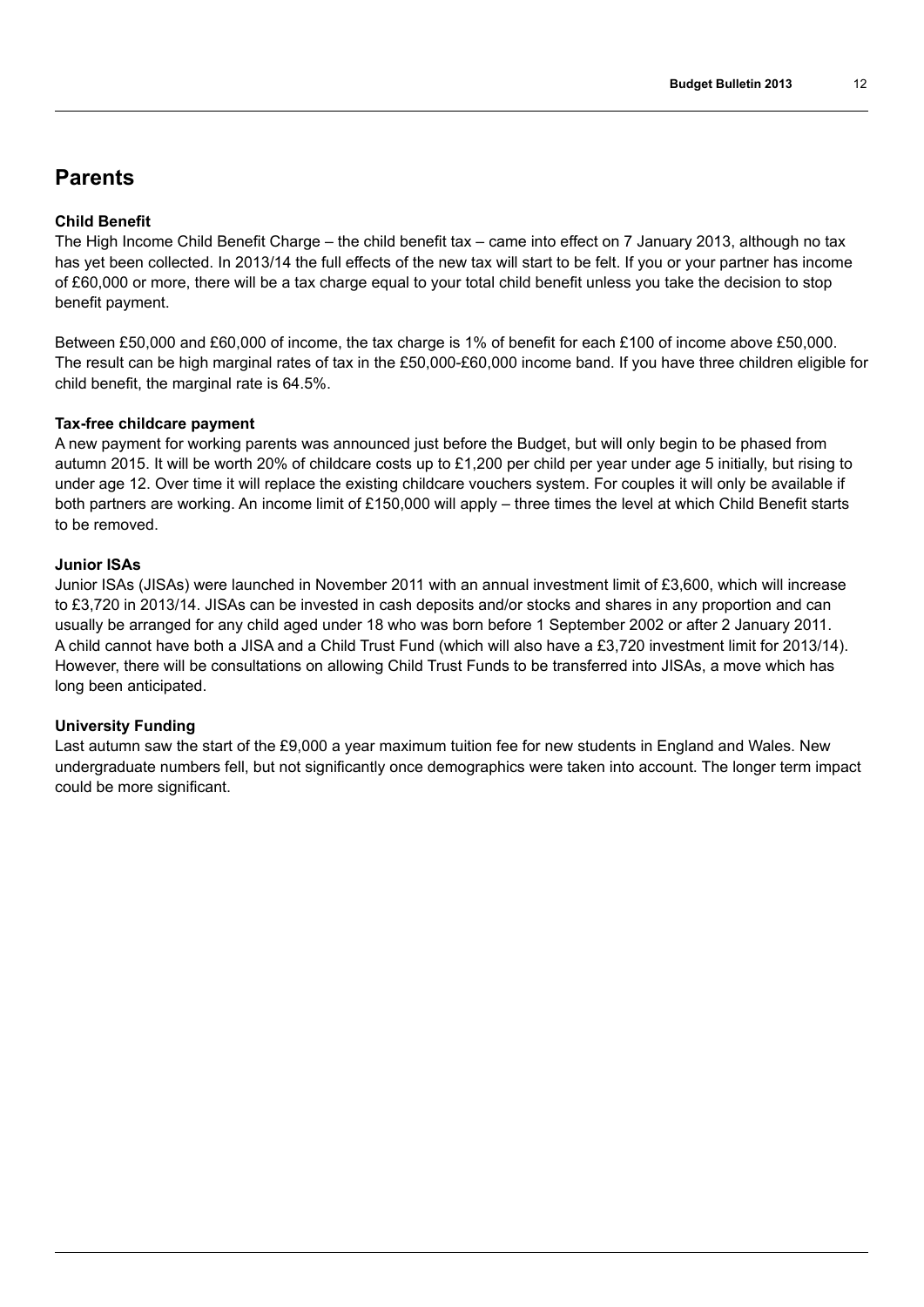## **Main Income Tax Allowances and Reliefs: Income Tax Rates**

|                                                          | $2012/13$ (£) | $2013/14$ (£) |
|----------------------------------------------------------|---------------|---------------|
| Personal allowance – standard                            | 8,105         | 9,440         |
| - Born between 6 April 1938 and 5 April 1948             | 10,500        | 10,500        |
| - Born before 6 April 1938                               | 10,660        | 10,660        |
| Personal allowance reduced if total income exceeds ∞     | 100,000       | 100,000       |
| Married couple's allowance* – minimum amount             | 2,960         | 3,040         |
| - maximum amount                                         | 7,705         | 7,915         |
| Maintenance to former spouse*                            | 2,960         | 3,040         |
| Age-related allowances reduced if total income exceeds** | 25,400        | 26,100        |
| Employment termination lump sum limit                    | 30,000        | 30,000        |

∞For 2012/13 and 2013/14 the reduction is £1 for every £2 additional income over £100,000.

As a result there is no personal allowance if total income exceeds £118,880 (£116,210 for 2012/13).

\*Relief at 10%. Available only if at least one of the couple was born before 6 April 1935.

\*\*For 2012/13 and 2013/14 the reduction is £1 for every £2 additional income over the total income threshold.

*Standard allowance(s) only are available if total income exceeds:*

|                                                                          | $2012/13$ (£) | $2013/14$ (£) |
|--------------------------------------------------------------------------|---------------|---------------|
| Taxpayer born between 6 April 1938 and 5 April 1948 [personal allowance] | 30,190        | 28,220        |
| Taxpayer born before 6 April 1938 [personal allowance]                   | 30.510        | 28,540        |
| Taxpayer born before 6 April 1935 [married couple's allowance]           | 40,000        | 38,290        |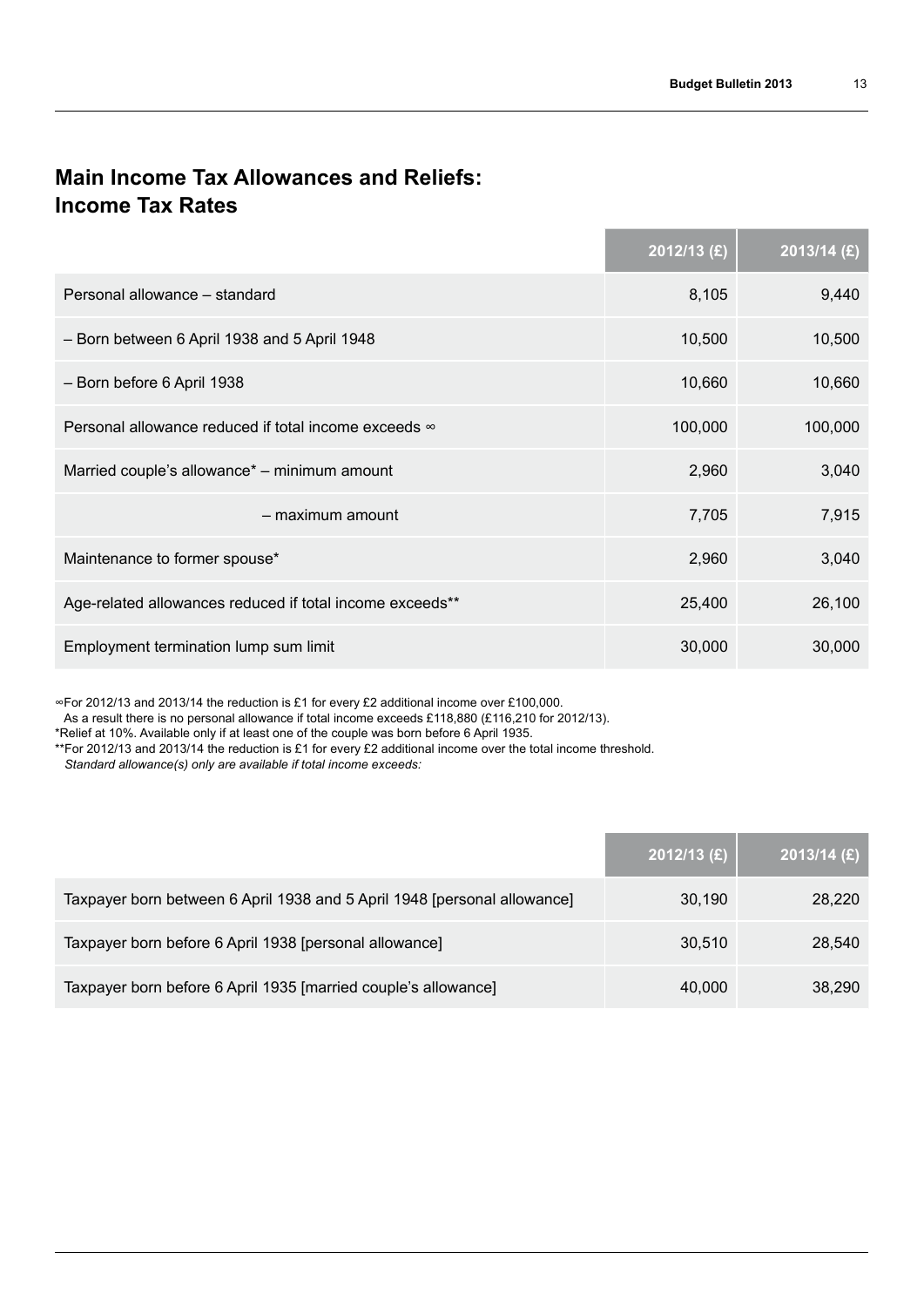## **Income Tax Rate**

|                                                            | 2011/12 (£)    | 2012/13 (£)    |
|------------------------------------------------------------|----------------|----------------|
| Starting rate on savings income- 10%                       | $1 - 2,710$    | $1 - 2,790$    |
| <b>Basic rate</b>                                          | 20%            | 20%            |
| Maximum tax at basic rate*                                 | 6,874          | 6,402          |
| Higher rate - 40%                                          | 34,371-150,000 | 32,011-150,000 |
| Tax on first £150,000*                                     | 53,125.60      | 53,598.00      |
| Additional rate on income over £150,000                    | 50%            | 45%            |
| Discretionary and accumulation trusts (except dividends)** | 50%            | 45%            |
| Discretionary and accumulation trusts (dividends)**        | 42.5%          | 37.5%          |
| Ordinary rate on dividends                                 | 10%            | 10%            |
| Higher rate on dividends                                   | 32.5%          | 32.5%          |
| Additional rate on dividends                               | 42.5%          | 37.5%          |

\* Assumes 10% band not available. £6,123 on first £32,010 (£6,603 on first £34,370 in 2012/13) and £53,319 (£52,854.60 in 2012/13) on first £150,000 if full 10% band is available.

\*\* Up to the first £1,000 of gross income is generally taxed at the standard rate, ie. 20% or 10% as appropriate.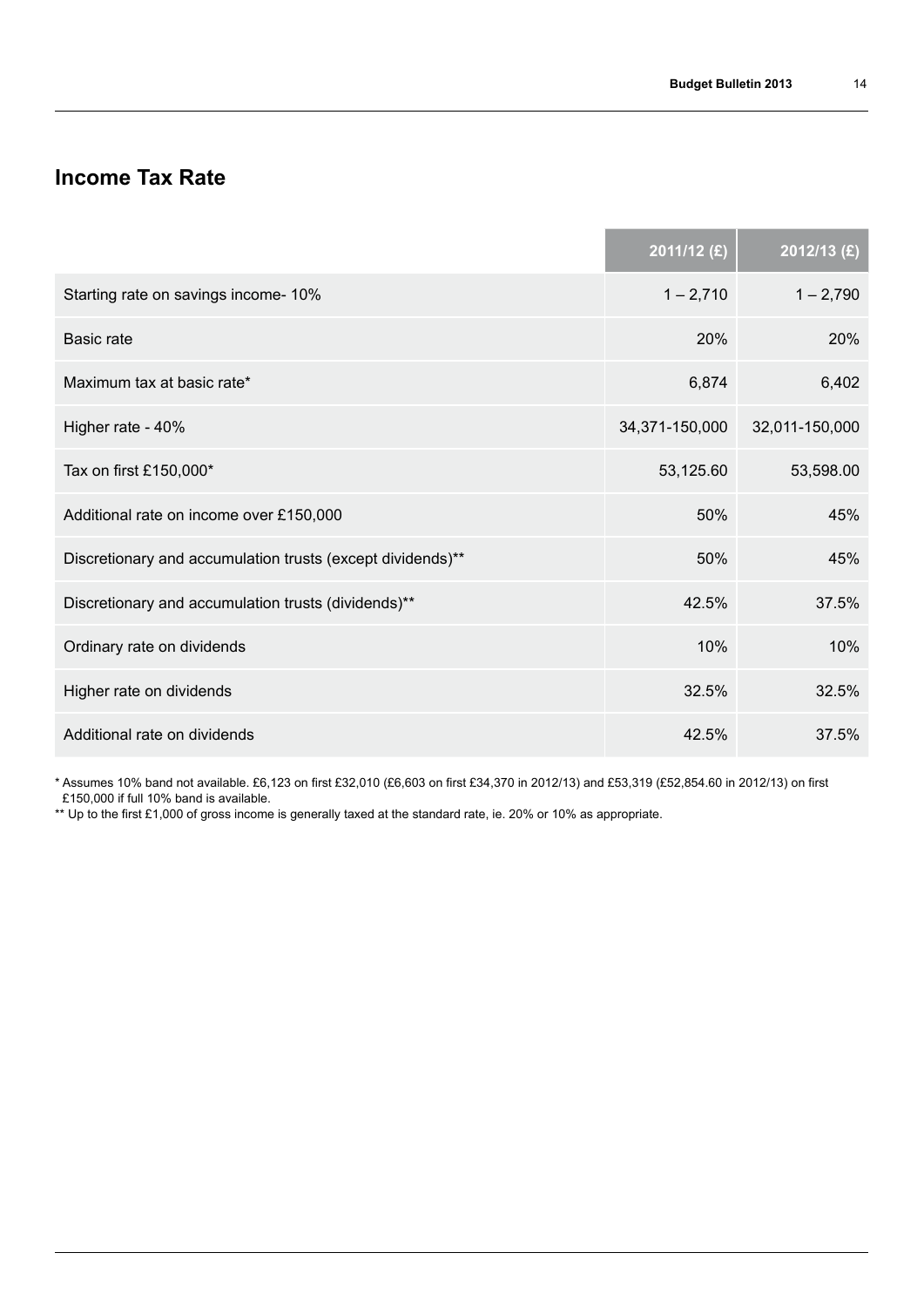## **Car Benefits**

The charge is based on a percentage of the car's "price". "Price" for this purpose is the list price at the time the car was first registered plus the price of extras.

For cars first registered after 31 December 1997 the charge, based on the car's "price", is graduated according to the level of the car's approved CO2 emissions.

*For petrol cars with an approved CO2 emission figure.*

| CO <sub>2</sub><br>g/km | tax            | CO <sub>2</sub><br>g/km |           | % of price subject to |           | % of price<br>subject to tax |           | CO <sub>2</sub><br>g/km | % of price<br>subject to tax |  |
|-------------------------|----------------|-------------------------|-----------|-----------------------|-----------|------------------------------|-----------|-------------------------|------------------------------|--|
|                         | $11 - 12$      | $12 - 13$               |           | $11 - 12$             | $12 - 13$ |                              | $11 - 12$ | $12 - 13$               |                              |  |
| 75 or less              | $\overline{5}$ | 5                       | $130 - 4$ | 17                    | 18        | $180 - 4$                    | 27        | 28                      |                              |  |
| $76 - 94$               | 10             | 10                      | $135 - 9$ | 18                    | 19        | $185 - 9$                    | 28        | 29                      |                              |  |
| 95-99                   | 10             | 11                      | $140 - 4$ | 19                    | 20        | $190 - 4$                    | 29        | 30                      |                              |  |
| $100 - 4$               | 11             | 12                      | $145 - 9$ | 20                    | 21        | $195 - 9$                    | 30        | 31                      |                              |  |
| 105-9                   | 12             | 13                      | $150 - 4$ | 21                    | 22        | $200 - 4$                    | 31        | 32                      |                              |  |
| $110 - 4$               | 13             | 14                      | $155 - 9$ | 22                    | 23        | $205 - 9$                    | 32        | 33                      |                              |  |
| 115-9                   | 14             | 15                      | $160 - 4$ | 23                    | 24        | $210 - 4$                    | 33        | 34                      |                              |  |
| 120                     | 15             | 15                      | $165 - 9$ | 24                    | 25        | $215 - 9$                    | 34        | 35                      |                              |  |
| $121 - 4$               | 15             | 16                      | $170 - 4$ | 25                    | 26        | $220+$                       | 35        | 35                      |                              |  |
| $125 - 9$               | 16             | 17                      | $175 - 9$ | 26                    | 27        |                              |           |                         |                              |  |

#### **Notes**

1. The exact CO2 emissions figure should be rounded down to the nearest 5 g/km for levels of 95g/km or more (100g/km or more in 2012/13).

2. For all diesels add 3%, subject to maximum charge of 35%.<br>3. There is no charge for any car which cannot produce CO2.

There is no charge for any car which cannot produce CO2.

### **Car Fuel Benefits**

For cars with an approved CO2 emission figure, the benefit is based on a flat amount of £21,100 (£20,200 for 2012/13). To calculate the amount of the benefit the percentage figure in the above car benefits table (that is from 10% to 35%) is multiplied by £21,100. The percentage figures allow for a diesel fuel surcharge. For example, in 2013/14 a petrol car emitting 147 g/km would give rise to a fuel benefit of 21% of £21,100 = £4,431.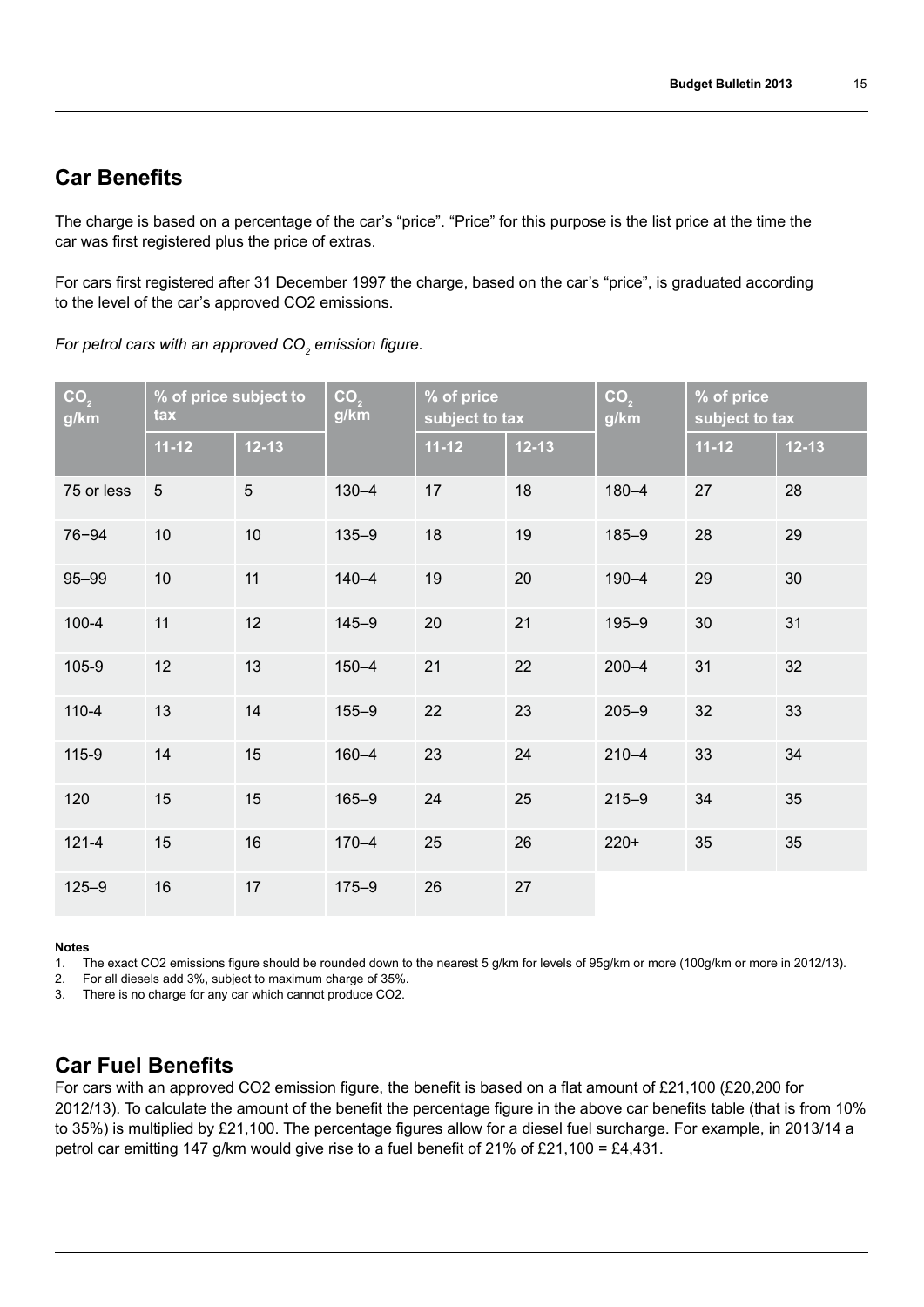## **Inheritance Tax**

|                 | <b>Cumulative chargeable transfers</b><br>[gross] |               | tax rate on<br>death | tax rate in<br>lifetime* |
|-----------------|---------------------------------------------------|---------------|----------------------|--------------------------|
|                 | $2012/13$ (£)                                     | $2013/14$ (£) | $\frac{0}{0}$        | $\frac{0}{0}$            |
| Nil rate band** | 325,000                                           | 325,000       | $\mathbf 0$          | $\mathbf 0$              |
| <b>Excess</b>   | No Limit                                          | No Limit      | 40∞                  | <b>20</b>                |

\* Chargeable lifetime transfers only.

\*\* On the death of a surviving spouse on or after 9 October 2007, their personal representatives may claim up to 100% of any unused proportion of the nil rate band of the first spouse to die (regardless of their date of death).

∞ 36% where at least 10% of net estate before deducting the charitable legacy is left to charity.

## **Capital Gains Tax**

#### **Main exemptions and reliefs**

|                                       | $2012/13$ (£)                                                         | $2013/14$ (£)                                                         |
|---------------------------------------|-----------------------------------------------------------------------|-----------------------------------------------------------------------|
| Annual exemption                      | 10,600*                                                               | 10,900*                                                               |
| Principal private residence exemption | No limit                                                              | No limit                                                              |
| Chattels exemption                    | £6,000                                                                | £6,000                                                                |
| Entrepreneurs' relief                 | Lifetime<br>cumulative limit<br>£10,000,000.<br>Gains taxed at<br>10% | Lifetime<br>cumulative limit<br>£10,000,000.<br>Gains taxed at<br>10% |

*\*Reduced at least by 50% for most trusts.*

#### **Rates of tax**

- Individuals: 18% on gains within basic rate band, 28% for gains in higher and additional rate bands
- Trustees and personal representatives: 28%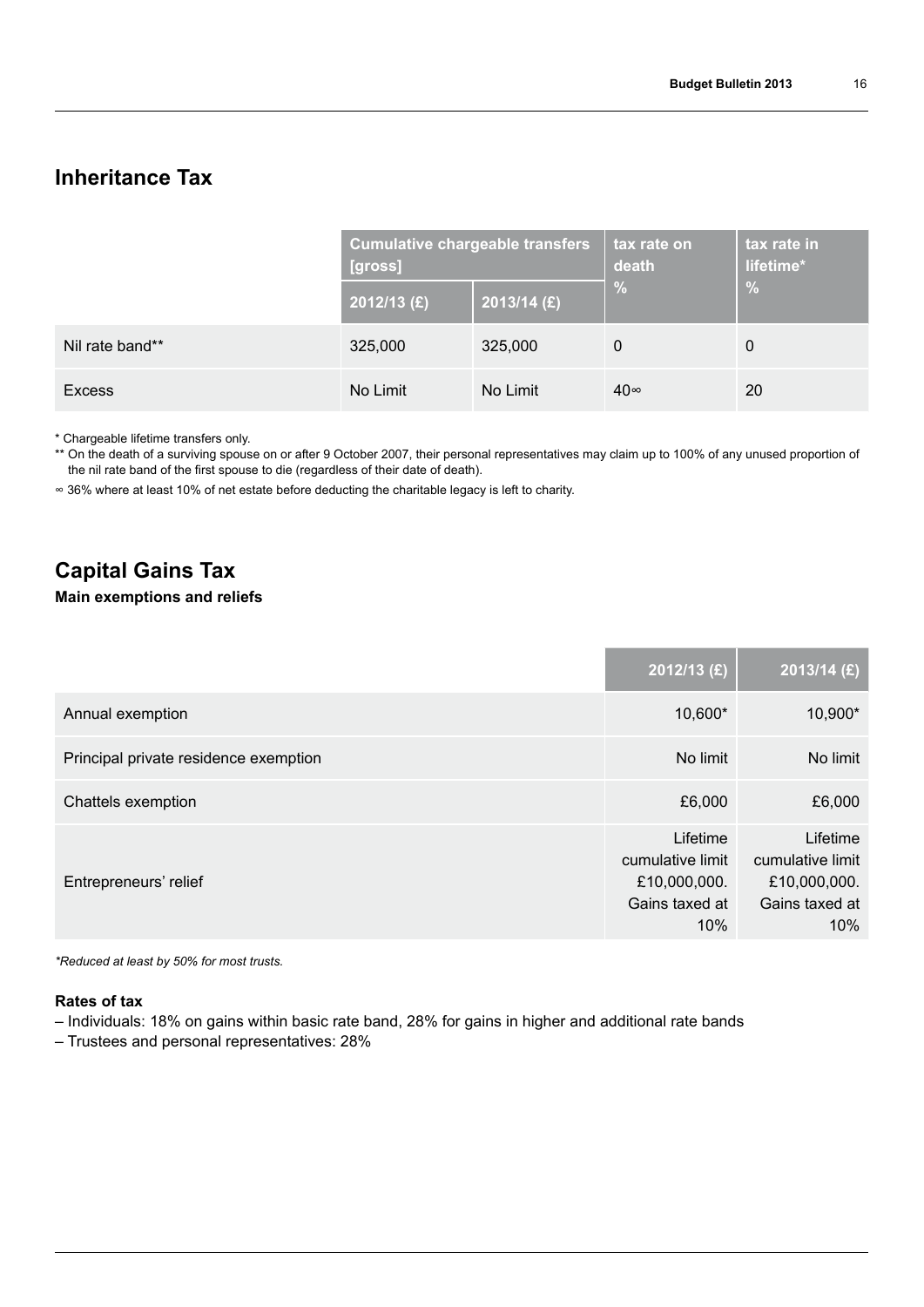## **Stamp Duty And Stamp Duty Land Tax**

| <b>Residential</b>                                            | <b>Commercial</b>            | <b>Rate</b> |  |  |
|---------------------------------------------------------------|------------------------------|-------------|--|--|
| £125,000* or less                                             | £150,000 or less             | Nil         |  |  |
| Over £125,000 up to £250,000                                  | Over £150,000 up to £250,000 | 1%          |  |  |
| Over £250,000 up to £500,000                                  | Over £250,000 up to £500,000 | 3%          |  |  |
| Over £500,000 up to £1,000,000                                | Over £500,000                | 4%          |  |  |
| Over £1,000,000 up to £2,000,000                              | N/A                          | 5%          |  |  |
| Over £2,000,000                                               | N/A                          | $7\%$ *     |  |  |
| *15% for purchases by certain non-natural persons             |                              |             |  |  |
| Stamp Duty (including SDRT): stocks and marketable securities | 0.5%                         |             |  |  |

No charge unless the duty exceeds £5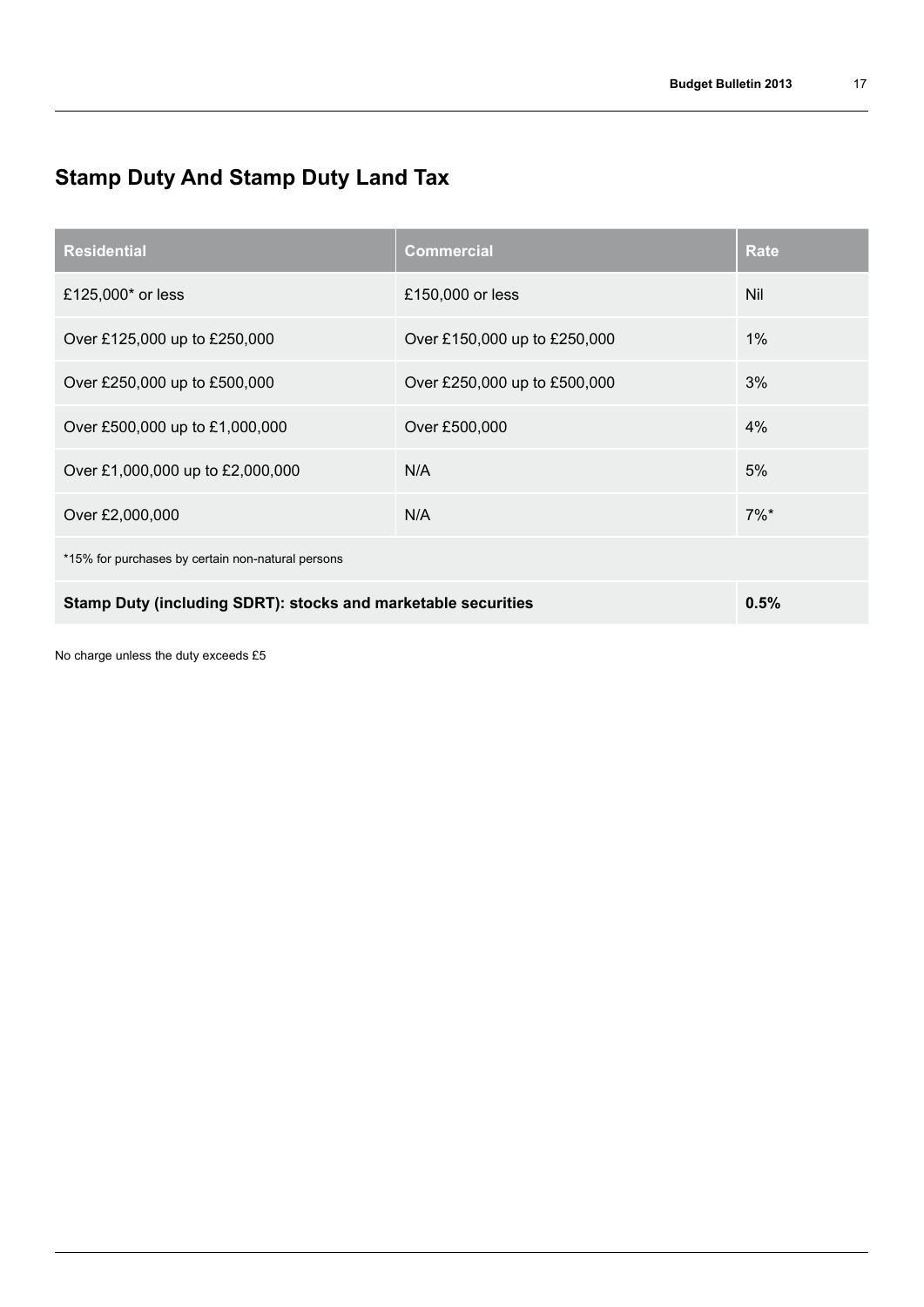## **Corporation Tax**

| <b>Year Ending 31 March</b> | 2013       | 2014       |
|-----------------------------|------------|------------|
| Main rate                   | 24%        | 23%        |
| Small profits rate*         | 20%        | 20%        |
| Small profits limit*        | £300,000   | £300,000   |
| Upper marginal level        | £1,500,000 | £1,500,000 |
| Effective marginal rate     | 25%        | 23.75%     |

*\* Formerly the small companies' rate/limit*

## **Tax-Privileged Investments – ISA**

|                                                                                                    | 2012/13 (£)          | 2013/14 (£)          |
|----------------------------------------------------------------------------------------------------|----------------------|----------------------|
| Overall per tax year:                                                                              | 11,280               | 11,520               |
| Cash component:                                                                                    | 5,640                | 5,760                |
| Stocks and shares component: Balance up to                                                         | Balance up to 11,280 | Balance up to 11,520 |
| Maximum in cash for 16 and 17 year olds                                                            | 5,640                | 5,760                |
| Junior ISA (from 1 November 2011)                                                                  | 3,600                | 3,720                |
| <b>Enterprise Investment Scheme</b><br>(30% income tax relief)                                     | 1,000,000*           | 1,000,000*           |
| Maximum carry back to previous tax year for income tax<br>relief                                   | 1,000,000            | 1,000,000            |
| <b>Seed Enterprise Investment Scheme</b><br>(50% income tax relief and CGT reinvestment exemption) | 100,000**            | 100,000**            |
| <b>Venture Capital Trust</b><br>(30% income tax relief)                                            | 200,000              | 200,000              |

*\*No limit for CGT reinvestment relief. \*\*100% CGT reinvestment exemption in 2012/13 and 50% exemption in 2013/14*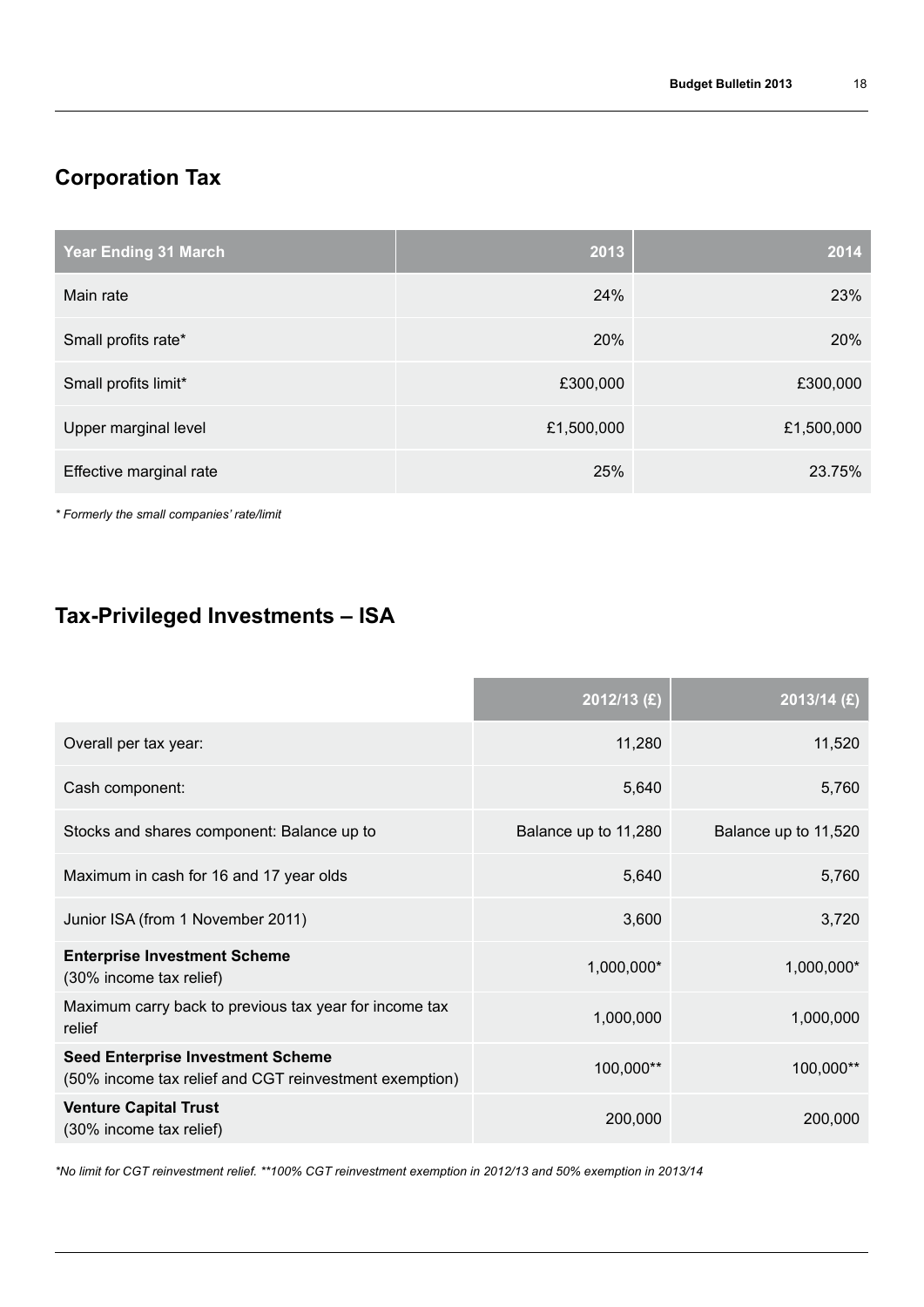## **Tax-Privileged Investments – Pensions**

|                                                                              | 2012/13 (£)       | $20\overline{13/14}$ (£)                                |
|------------------------------------------------------------------------------|-------------------|---------------------------------------------------------|
| Lifetime allowance*                                                          | 1,500,000         | 1,500,000                                               |
| Lifetime allowance charge:<br>Excess drawn as cash<br>Excess drawn as income |                   | 55% of excess<br>25% of excess                          |
| Annual allowance                                                             | 50,000            | 50,000                                                  |
| Annual allowance charge                                                      | 20%-50% of excess | 20%-45% of excess                                       |
| Maximum relievable personal contribution                                     |                   | 100% relevant UK earnings<br>or £3,600 gross if greater |

*\*May be increased under 2006 or 2012 transitional protection provisions*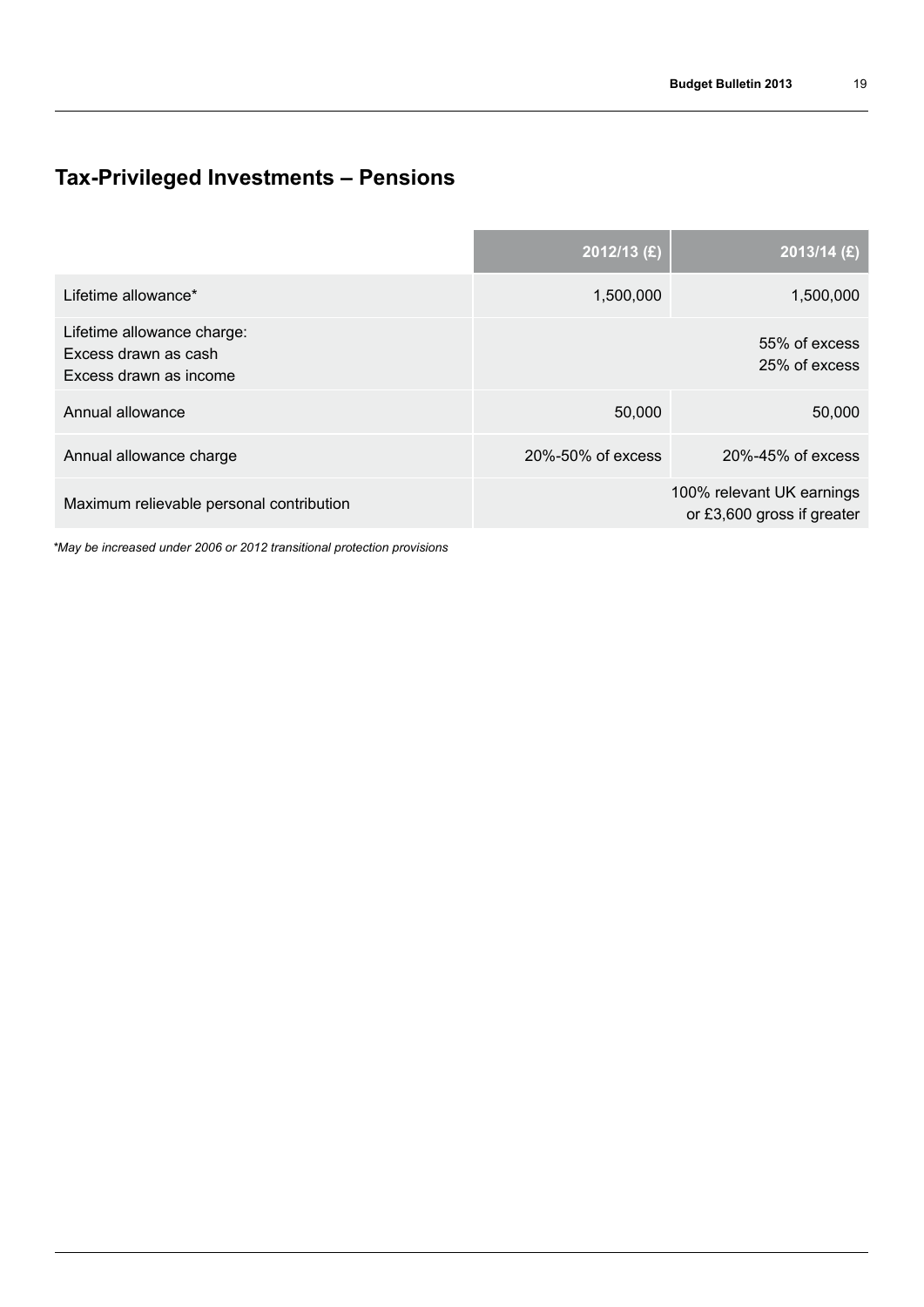## **National Insurance Contributions**

| <b>Class 1 Employee Not Contracted</b> | 2012/13         |                 | 2013/14         |                 |
|----------------------------------------|-----------------|-----------------|-----------------|-----------------|
| Out of State Second Pension (S2P)      | <b>Employee</b> | <b>Employer</b> | <b>Employee</b> | <b>Employer</b> |
| Main NIC rate                          | 12%             | 13.8%           | 12%             | 13.8%           |
| No NICs on first                       | £146 pw         | £144 pw         | £149 pw         | £148 pw         |
| Main NIC charged up to                 | £817 pw         | No limit        | £797 pw         | No limit        |
| Additional NIC rate on earnings over   | 2%<br>£817 pw   | N/A             | 2%<br>£797 pw   | N/A             |
| Certain married women                  | 5.85%           | 13.8%           | 5.85%           | 13.8%           |

| Contracted Out Rebates |         | 2012/13           |         | 2013/14           |
|------------------------|---------|-------------------|---------|-------------------|
| Rebate on              |         | £107.01 - £770 pw |         | £109.01 - £770 pw |
| Salary-related scheme  | $3.4\%$ | $1.4\%$           | $3.4\%$ | $1.4\%$           |

| <b>Limits and Thresholds</b> | 2012/13  |          | 2013/14         |          |
|------------------------------|----------|----------|-----------------|----------|
|                              | Weekly £ | Yearly £ | <b>Weekly £</b> | Yearly £ |
| Lower earnings limit         | 107      | 5,564    | 109             | 5,668    |
| Secondary earnings threshold | 144      | 7,488    | 148             | 7,696    |
| Primary earnings threshold   | 146      | 7,605    | 149             | 7,755    |
| Upper accrual point          | 770      | 40.040   | 770             | 40,040   |
| Upper earnings limit         | 817      | 42,475   | 797             | 41,450   |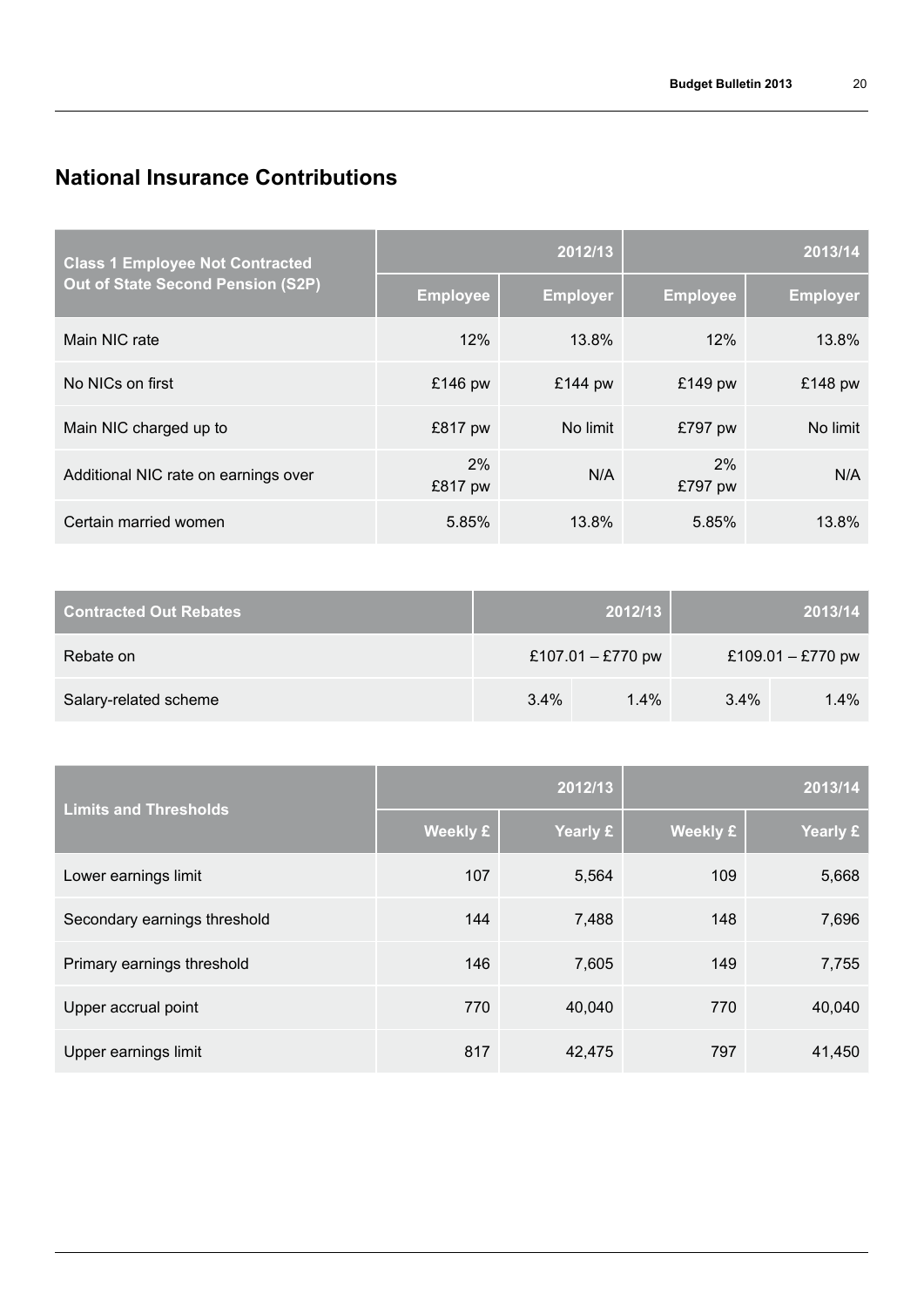| Self-employed and non-employed                     | 2012/13                                           | $\sqrt{2013/14}$                                  |
|----------------------------------------------------|---------------------------------------------------|---------------------------------------------------|
| Class 2                                            |                                                   |                                                   |
| Flat rate<br>Small earnings exception              | £2.65 pw<br>£5,595 pa                             | £2.70 pw<br>£5,725 pa                             |
| Class 4 (Unless over state pension age on 6 April) |                                                   |                                                   |
| On profits                                         | £7,605 - £42,475 pa: $9\%$<br>Over £42,475 pa: 2% | £7,755 - £41,450 pa: $9\%$<br>Over £41,450 pa: 2% |
| <b>Class 3 (Voluntary)</b>                         |                                                   |                                                   |
| Flat rate                                          | £13.25 pw                                         | £13.55 pw                                         |